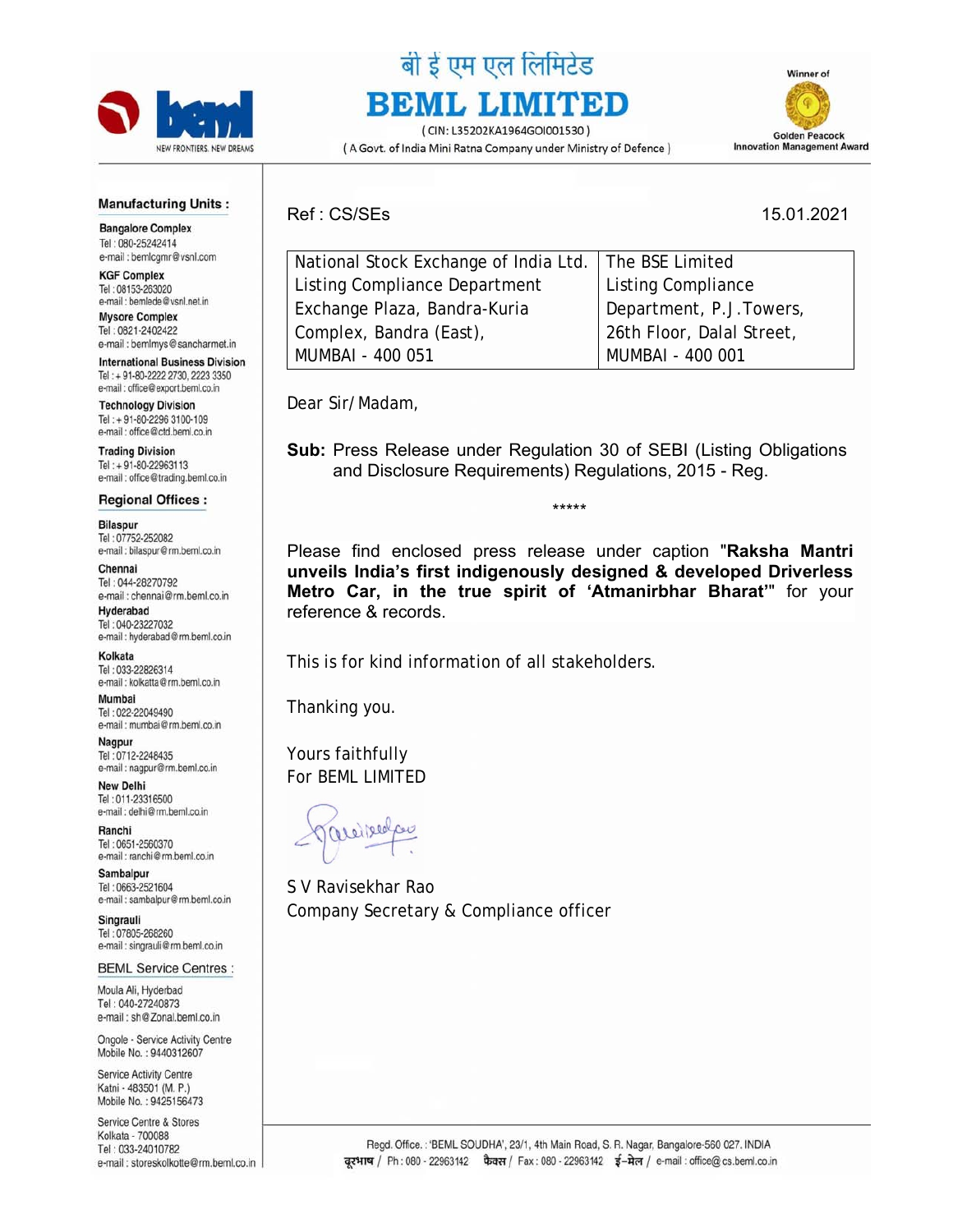

## **Raksha Mantri unveils India's First Indigenously Designed & Developed Driverless Metro Car**

## **\*\* In the true spirit of 'ATMANIRBHAR BHARAT'\*\***

Shri Rajnath Singh, Hon'ble Raksha Mantri today unveiled state‐of‐the‐art 'Driverless Metro Car' for Mumbai Metropolitan Region Development Authority (MMRDA) at a function held at BEML's Bangalore Complex in the presence of Shri Raj Kumar IAS, Secretary (Defence Production), Dr. Deepak Kumar Hota, Chairman & Managing Director, BEML LIMITED and host of senior officials.

At the same function, Shri Singh, also virtually launched the Aerospace Assembly Hangar, situated within BEML's Bangalore Complex, and unveiled first indigenously manufactured Tatra Cabin by BEML.



At BEML's Bangalore Complex, Shri Singh inspected the Rail Hangars, the array of BEML equipment on display (from its Defence & Aerospace, Mining & Construction and Rail & Metro Divisions) and the newly launched Industrial Design Centre.

Speaking on the occasion Shri Singh, "I am truly overwhelmed with what I have seen at BEML manufacturing facility today. I'm proud of the good work the team of engineers and technicians are doing at BEML. I would also like to congratulate but bow before each and every member of BEML and wish that the wonderful work that is being done by the company